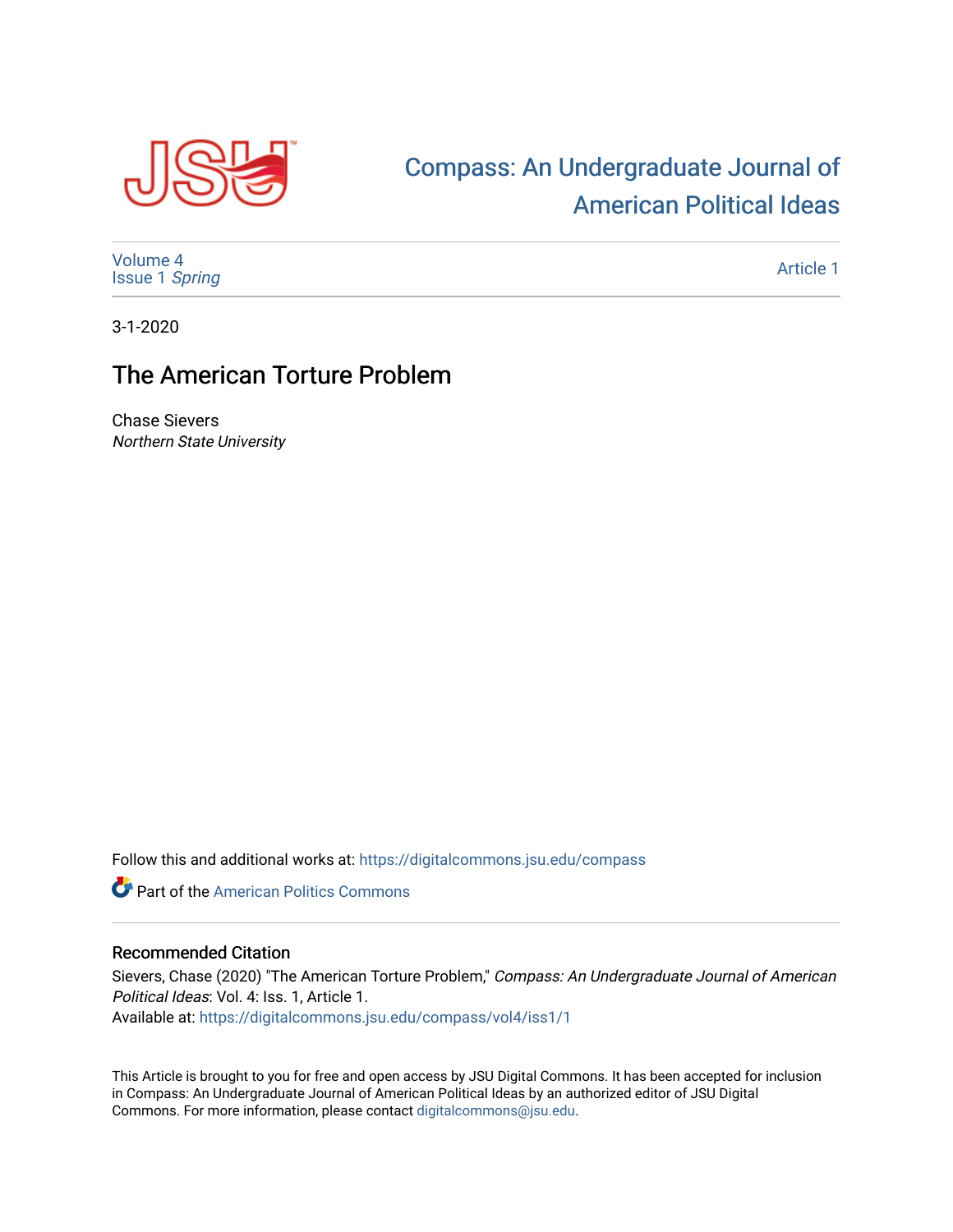Title: The American Torture Problem

Author: Chase Sievers

University: Northern State University

Biography: Chase Sievers is an undergraduate student at Northern State University in Aberdeen, South Dakota. He enjoys writing about and studying politics and culture.

Abstract: This essay offers a brief account and (partial) critique of the Central Intelligence Agency's enhanced interrogation program which was utilized during the wars in Iraq and Afghanistan.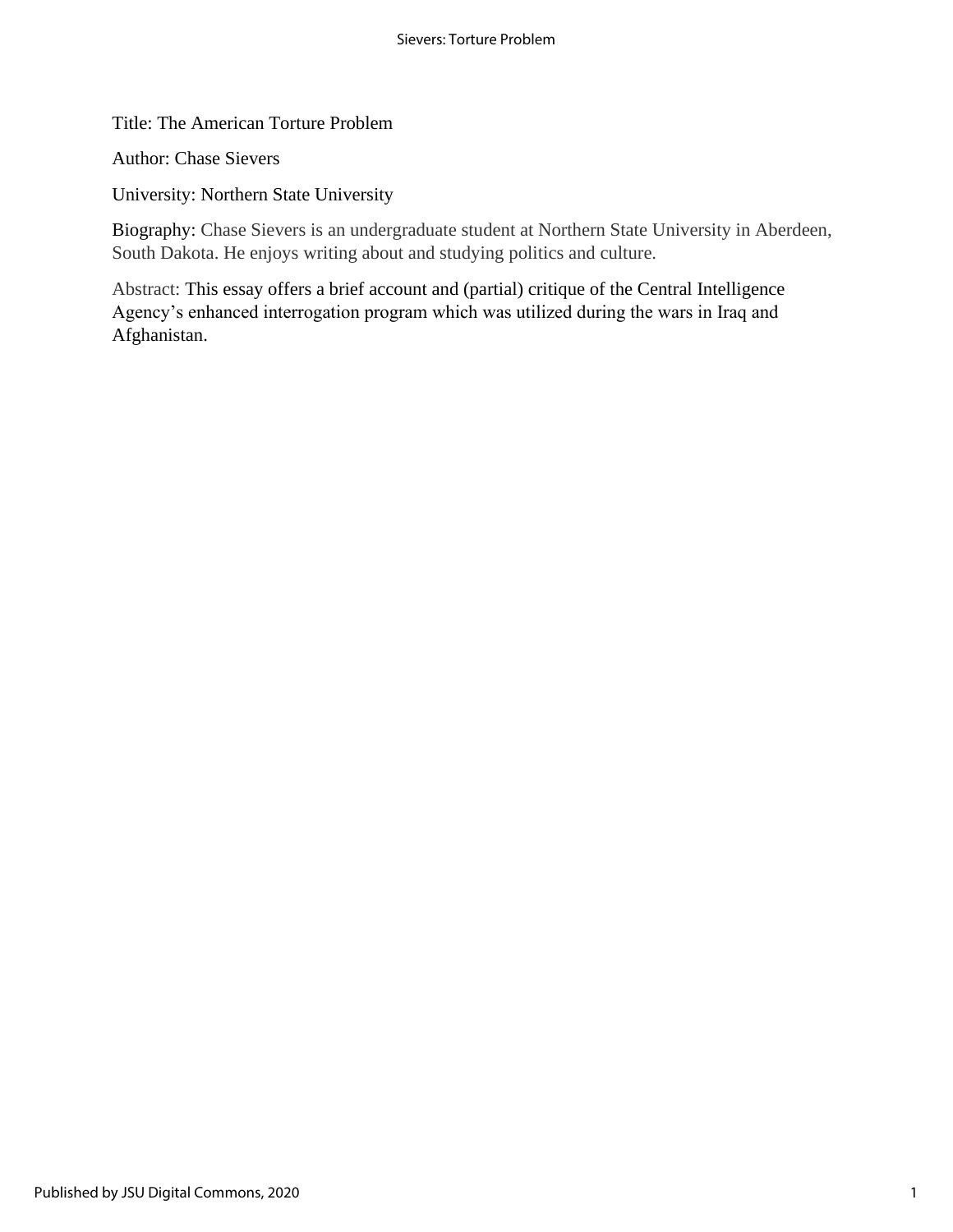The current president of the United States, Donald Trump, vocally supported the use of torture on terrorist suspects during the 2016 presidential election when he stated, "I will bring back waterboarding, and I will bring back a hell of a lot worse than waterboarding" (Myre 2018). And in 2018, President Trump nominated Gina Haspel to be the director of the Central Intelligence Agency. Haspel is an individual who was previously in charge of operating a CIA "black site" where the enhanced interrogation program was used on terrorist suspects. Although it is undisputed that the United States of America was severely violated by the terrorist attacks on September  $11<sup>th</sup>$ , many of the controversial "enhanced" interrogation methods that the government has used on terrorists since that time fulfill the criteria necessary to be deemed torture; these techniques should not be utilized for any purposes as there are other interrogation options available that are far more productive and humane.

Regarding interrogation, there is a science and an art to successfully drawing information from suspects and prisoners without the use of any physical force. The body language of people who are trying to hide information often inadvertently changes; sometimes, their eyes blink at irregular intervals, there is a shiftiness in their movements, or minuscule nervous ticks such as foot-tapping and nail-biting are present. A proficient interrogator may pick up on these subconscious movements. He may also be so skilled in the art of questioning that he can phrase interrogatives in such a way that suspects will reveal vast amounts of information by their use of verb tense and word choice. Veteran interrogators do not frequently fail to learn *something* from suspects, even when not using physical force. Heather MacDonald writes on the subject, "Pentagon doctrine, honed over decades of cold-war planning, held that 95 percent of prisoners would break upon straightforward questioning."(MacDonald 2006, 84). Thus, simply asking suspects and prisoners questions in a skillful manner is often sufficient by itself as a technique for information gathering—so thought the government and virtually everyone else. However, the "terrorist" posed to be a much more challenging form of interrogee than any enemy before it. Al Qaeda fighters captured in Iraq or Afghanistan were not giving up information. They were not cooperating. Instead, they were silent, unmoving, and often knew that the interrogators' hands were tied (MacDonald 2006, 85). In a war where acquiring information was urgently necessary, the enemy of the United States was far from ideal.

As a result, the United States government resorted to rather unconventional and intense practices to get the silent enemy talking. It should be noted that the government cannot be blamed for prioritizing urgency as some detainees undoubtedly knew where Improvised Explosive Devices (IEDs) awaited American convoys and knew where their dangerous radical-Islamic friends were hiding. However, exigency alone does not necessarily justify the following tactics green-lighted for use on detainees at various American facilities and beyond: waterboarding, rectal feeding and rehydration, sexual humiliation, beatings, intensive *fear-up* procedures, and extraordinary rendition.

The aforementioned methods are clearly prohibited according to the Eighth Amendment, the Geneva Conventions, and the Convention Against Torture from use on suspected and convicted criminals within U.S. borders and on enemy-state actors who qualify for prisoner-of-war status; this is not without reason as these tactics do, at *prima facie*, meet the criteria to be deemed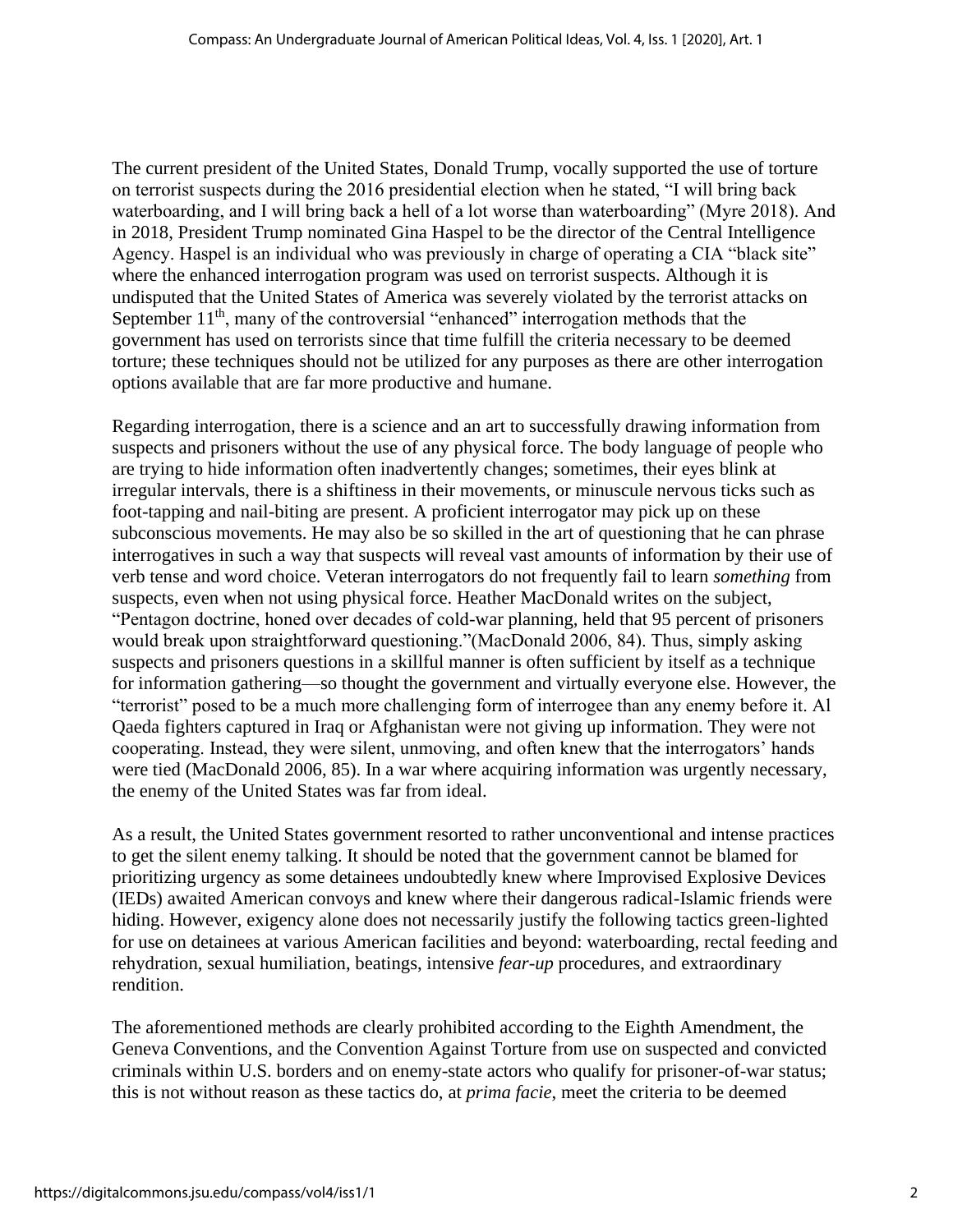torturous and unlawful against protected persons. The Eighth Amendment of the United States Constitution reads, "Excessive bail shall not be required, nor excessive fines imposed, nor cruel and unusual punishments inflicted." This amendment was written and historically considered with a two-fold purpose: to prevent numerous and arbitrary financial punishments and barbaric and indecent physical punishments from being inflicted on individuals within U.S. territory. The Third Geneva Convention relates to the treatment of prisoners of war. In Article 4, it explicates "prisoner of war" as anyone captured by the enemy who is an official member of an armed force participating in the conflict; anyone who is a member of a militia or volunteer corps that is included in armed forces; anyone belonging to a militia, volunteer corps, or resistance movement functioning outside of their own territory; anyone who accompanies the armed forces without being an official member thereof; and any locals who spontaneously take up arms to resist invading forces. Regarding these individuals' protections, Article 14, Respect for the Person of Prisoners, states that "[p]risoners of war are entitled in all circumstances to respect for their persons and their honour." In a commentary on Article 14, the International Committee of the Red Cross explains *respect for the physical person of the prisoner* as the prohibition of killing, wounding, or endangering prisoners of war (ICRC 1960). It also includes protection from "…any direct injury: blows, torture, cruelty, mutilation, medical or scientific experiments which are not in the interest of the prisoner" (ICRC 1960). The Third Geneva Convention paints with a seemingly wide brush in its inclusion of categories of actors that qualify for POW status and also in its protection of those persons. Article 32 of the Fourth Geneva Convention, relating to the protection of civilian populations, states, "Like murder, torture is one of the acts listed in Article 147 as a 'grave breach'."

The Geneva Conventions very clearly prohibit any form of torture and cruel treatment of POWs, civilians, and participant enemies who have surrendered. They go to great lengths to ensure the protection of basic human rights for individuals and groups who may, in times of war, be susceptible to having those rights violated. If any specific party could reinterpret Geneva to allow torture, then that party could reinterpret anything. Likewise, the United Nations's "Convention Against Torture" (CAT) sought to achieve similar goals with a greater emphasis on torture. The document was ratified by the United States in 1994. It contains 53 articles outlining the inherent rights of human beings and the responsibilities of governments to protect people against torturous and inhumane treatment. The CAT explicitly prohibits agreeing parties, including the United States, from making any circumstantial exceptions or justifications for torture by invoking authority (Article 2) or practicing rendition (Article 3).

After a look at the U.S. Constitution and two international treaties related to torture, it certainly seems to be clear that criminals in U.S. territory may not be subject to any cruel and unusual tactics; the wide array of persons who qualify for prisoner-of-war status are protected from all forms of torture and cruelty in all circumstances; civilians and surrendered enemies may not be murdered or subject to inhumane, humiliating, or cruel treatment for any reason; no person may be extradited to a state where it is believed torture will take place; and no person may be subject to severe pain or suffering to draw out information or to punish by an individual acting in the capacity of a public official—no exceptions.

How then did the United States government seem to get it all so wrong? —because it wanted to. In order to justify using unlawful tactics—clearly forbidden by the previously mentioned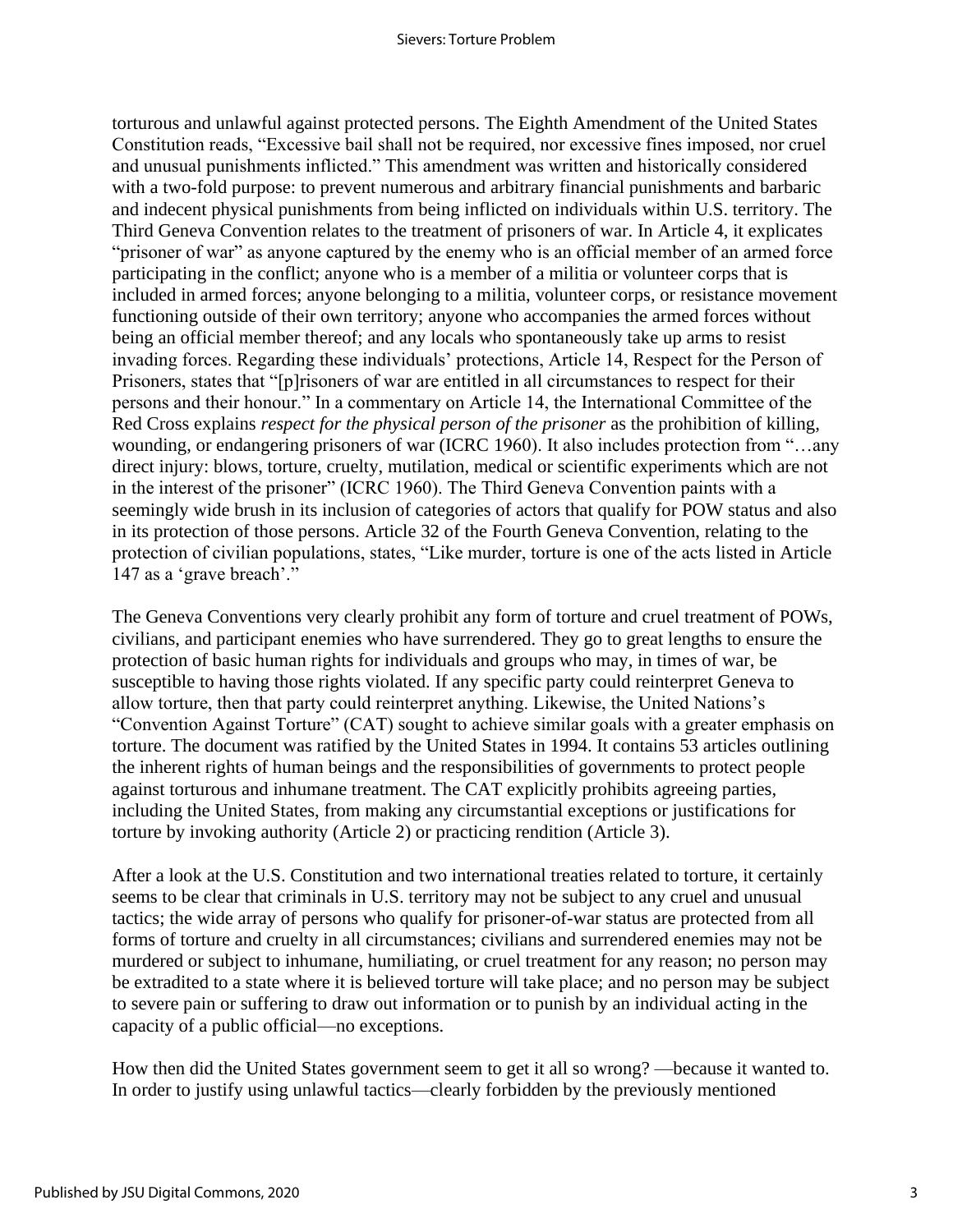conventions—for interrogations in the War on Terror, the George W. Bush administration assigned the enemy a new status and adopted unreasonable criteria for what counts as torture in order to bypass nearly all legal restrictions and prohibitions; the infamous "Torture Memo" from the Office of Legal Counsel (OLC) gave the go ahead for agents of the state to use virtually any tactics they saw fit on terrorist suspects and prisoners. One of the primary steps of the justification process was to assign captured enemies of the War on Terror a status that is unprotected by the Geneva Conventions and the Convention Against Torture (Office of the Deputy Assistant Attorney General, 2003). The OLC also specified that Congress could not interfere with the President acting in his role as Commander in Chief , who subsequently concluded that Al Qaeda and the Taliban were to be referred to and treated as *unlawful* and *illegal* combatants. Regarding which actions were then prohibited against unlawful combatants, the OLC made the determination that the U.S. Military, the Central Intelligence Agency, and other agents of the state could not be restricted by criminal statutes barring "simple assault" and other use-of-force violations, specifically 18 U.S.C.§ 113, as long as they had no intent to commit murder during interrogations and were outside U.S. territorial jurisdiction. Throughout the rest of the memorandum, the OLC continued this same pattern of finding loopholes in any laws, treaties, and regulations that would normally prohibit cruel and unusual conduct and arguably torture.

The Office of Legal Counsel may have been successful in bypassing legal barriers to government-sanctioned torture, but it had no way of changing the proven ineffective nature of using the tactic as an interrogation tactic. A victim who is being tyrannized, dominated, and humiliated *does* cooperate to some degree—but not often in the sense that he or she unveils a real knowledge about requested information. Instead, he fabricates information that will get the oppression to stop. For example, Khalid Shaikh Mohammed, one of the masterminds behind the September  $11<sup>th</sup>$  terrorist attacks, was waterboarded by U.S. intelligence agents during interrogations. He confessed to and took credit for 31 different terrorist operations including 9/11 and the beheading of journalist Daniel Pearl. However, experts argue that no single terrorist, not even one as distinguished as Mohammed, could be responsible for 31 separate plots (Stern 2007, 217). Some people may argue that he deserves everything he gets for any level of responsibility or involvement with September  $11<sup>th</sup>$ , but the issue is not whether men like Mohammed *deserve* torturous treatment. The problem is that if a small number of high-value detainees are confessing, when tortured, to numerous atrocious crimes they did not commit on top of those offenses that they did commit, then many of the individuals who are truly responsible are walking freely today and investigations that should not be closed are closing. It is important for several reasons that intelligence-gathering agencies use the most effective tactics at their disposal to ensure the best possible sense of security rather than an illusion of it.

In 2009, President Barack Obama banned torture with an executive order. In 2015, Congress succeeded in passing its own torture ban into law. The current *Army Field Manual* does not allow torture, and, more specifically, it does not allow waterboarding (Myre 2018). For about a decade now, the CIA has not used the tactics that were once a part of its enhanced interrogation program (Timsit 2018). However, there is a *distinct* set of highly effective interrogation tactics that the United States government used within the CIA's program that was often categorized by critics and the public as "torture," though not rightfully so. These tactics were far more humane and infinitely more productive; they are called *stress techniques*. Unfortunately, when the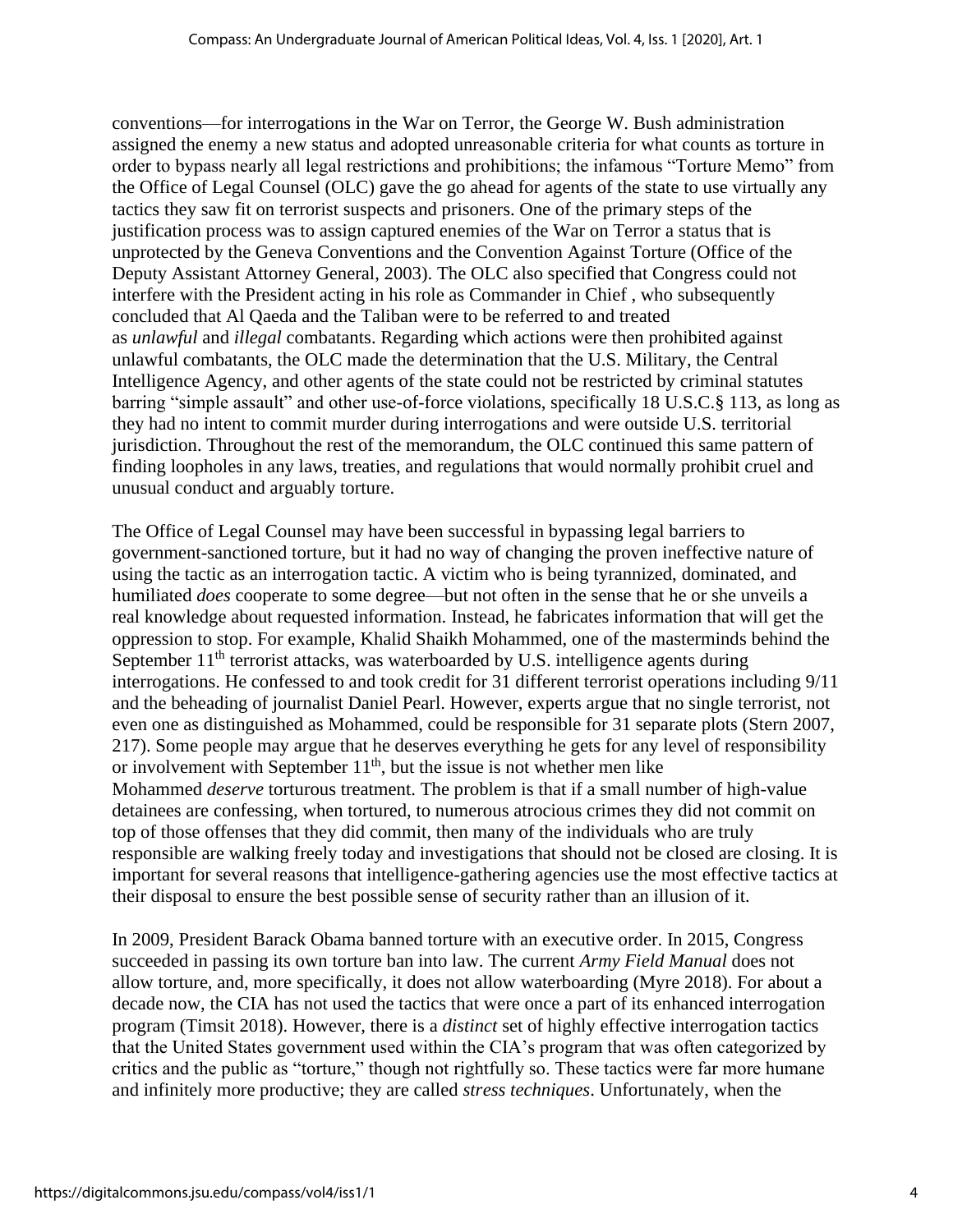interrogation program was heavily criticized, with good reason, and the Abu Ghraib scandal broke, many effective stress techniques were thrown out alongside torturous ones (MacDonald 2006, 93). "Stress techniques" is a broad category used to describe tactics such as stress positions, minor sleep deprivation, irritably monotonous conditions, etc. These methods maximize the effectiveness of an interrogation while minimizing negative physical and psychological effects on interrogees. The CIA describes stress positions as "producing mild physical discomfort from prolonged muscle use, rather than pain associated with contortions or twisting of the body (CIA 2002)."

The activities that fit under this rubric (e.g., subject sits on the floor with legs extended and arms above his or her head) are far from sadistic and are quite possibly even similar to what an individual might witness if he or she were observing an aerobics class at the YMCA. The CIA memo involving the description of stress positions also includes instructions for the appropriate use of sleep deprivation. It explains that preventing sleep for controlled periods of time reduces the ability of suspects to think and react quickly and motivates them to cooperate with interrogators. The effects of sleep deprivation are remitted by simply allowing detainees to have a normalized sleep schedule for one to two days. The side effects are minimal and counteracting them is effortless. In the case of Mohamed al-Kahtani, a Saudi who had fought alongside some of the bin Laden bodyguards, interrogators gathered outside his cell and sang "Time Is on My Side" by the Rolling Stones for lengths of time or played Metallica songs through a stereo. After 18 hours of these methods accompanied by questioning, Kahtani became convinced that he was sold out by his partners and gave up information about several most-wanted terrorists, including Usama bin Laden (MacDonald 2006, 90, 92). On another occasion, a young bomb maker who had been blowing up aid workers was being held by the U.S. government; he was told to stand up until he gave up the name of another certain high-value suspect. Then, the interrogator sat down and began reading a book. Several hours later, the detainee was terrified, gave up his friend, and disclosed information on where he had planted bombs. The interrogator merely made the man stand up while, in the meantime, he read a book. Furthermore, when sleep deprivation was used as an interrogation tactic, intelligence gatherers doing the questioning were awake for the same amount of time as the detainees being questioned (MacDonald 2006, 87-88).

The United States government encountered a new kind of enemy in the War on Terror, resulting in conditions of exigency and uncertainty. Consequently, individuals in charge panicked, covered their legal bases to justify illegal acts, and used inhumane treatment on human beings. Did torture save some lives? *Possibly*. Did it cause the destruction of others? *Certainly*. The descriptions of the torture tactics used by the CIA, and facts about the facilities in which they were carried out are evidence of this. The prime concern is not only that torture is generally illegal for good reason, but it is often ineffective for confessions and information gathering because unbearable pain often prevents authentic results. The only methods that proved to be tried and true on terrorists were *stress techniques*, which are also more humane.

## **WORKS CITED**

Central Intelligence Agency. 2002. Memorandum for CIAAct NatSecAct, July 9, 2002.